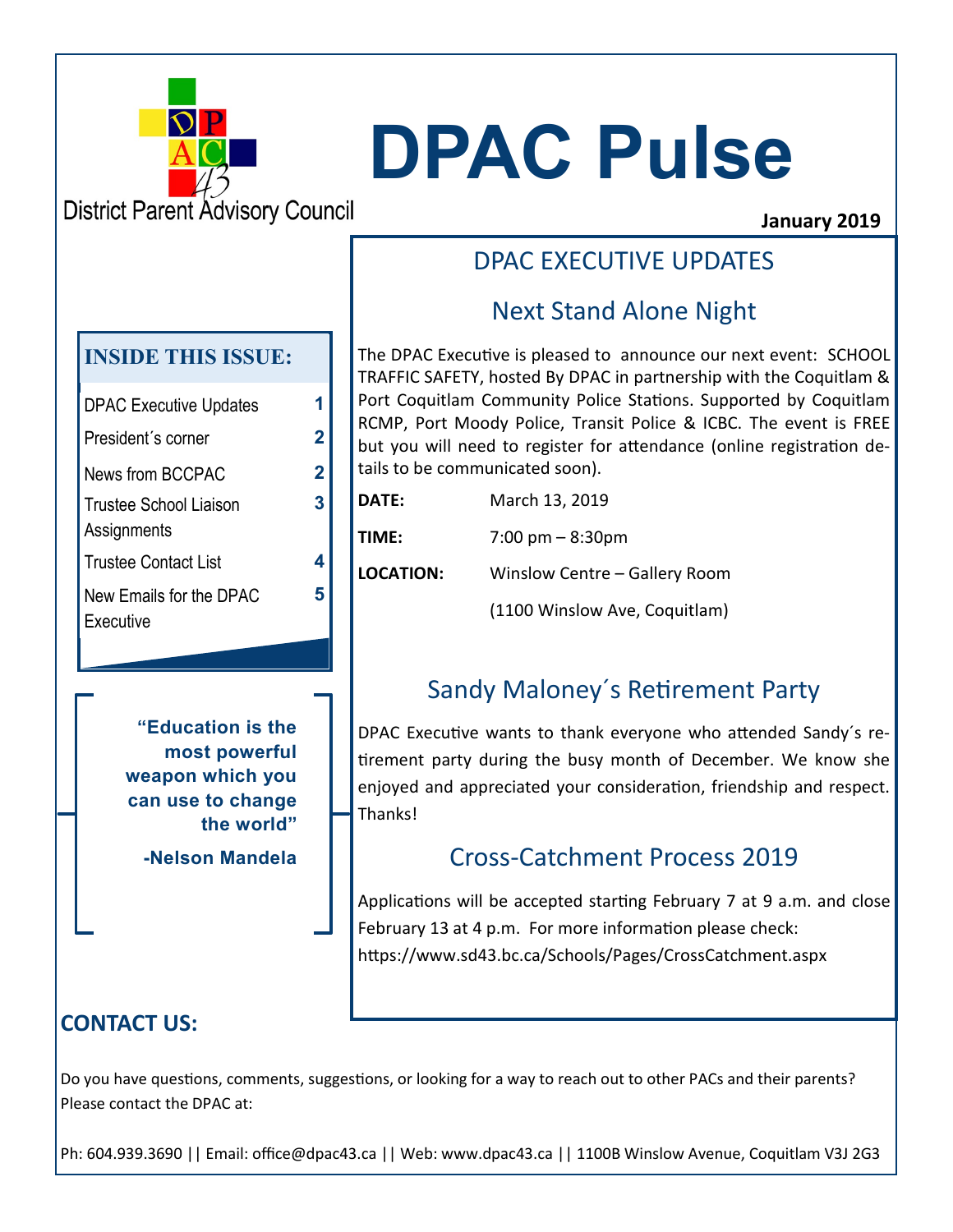#### President's Corner

#### A message from DPAC President

With 2019 bursting onto the scene, our schedules seem to immediately fill with to do lists that fell behind over the break, finals for our high school students, the return of extra-curricular schedules and of course for many, the resolutions to improve from who we were a few short months ago. At DPAC the new year brings a new start for us as we said goodbye to Sandy Maloney in December and now welcome Laura Code to the office as our new staff member. Laura has a big learning curve to deal with, as do we all.

This month we hosted our second stand-alone parent education event, *Using Your Parent Voice at Your School and Beyond*, with presentations from BCCPAC President Andrea Sinclair and CEO John Gaiptman. The presentation by Andrea and John was a good reminder of the important voice that parents have within the education system. As parents we are partners in the system, but more importantly, each of us are advocates for our own children. To fill this important role we need to make sure the lines of communication with our children are kept open. It's not enough to ask, "How was school today?" We all know the typical answer to that question. We need to explore ways to broaden that conversation. It may be as simple as asking about the most favourite and least favourite parts of the day. Or it may take more time and effort, such as keeping up with the classroom blog, corresponding with the teacher regularly or attending PAC meetings.

Whatever it is that we choose to do as parents will help contribute to that conversation with our children, and help us to help them through the struggles they face in their daily school routines. So that's one more priority for us to renew our focus on in the new year, but as parents, maybe it's the most important one of all.

#### **Marvin Klassen**

President DPAC43

## News from BCCPAC

\_\_\_\_\_\_\_\_\_\_\_\_\_\_\_\_\_\_\_\_\_\_\_\_\_\_\_\_\_\_\_\_\_\_\_\_\_\_\_\_\_\_\_\_\_\_\_\_\_\_\_\_\_\_\_\_\_\_\_\_\_\_\_\_\_\_\_\_\_\_\_\_\_\_\_\_\_\_\_\_\_\_

### Nominations to the Board of Directors – Deadline February 28

Members are encouraged to nominate their peers for the open positions on the Board of Directors which will be accepted [via email](mailto:info@bccpac.bc.ca?subject=Nomination) until February 28, 2019 per our [Bylaws.](https://bccpac.us3.list-manage.com/track/click?u=5ce4c360a02f3e3d90abca386&id=b88e928879&e=a037f37554)

Nominations are open to regular members in good standing (Sec 5.5, Bylaws). Candidates for a position on the Board of Directors must be nominated by a member PAC or DPAC. Completed nomination forms must be received at the BCCPAC office by midnight February 28, 2019 (Sec 5.11, Bylaws).

For more information, please check website, https://bccpac.bc.ca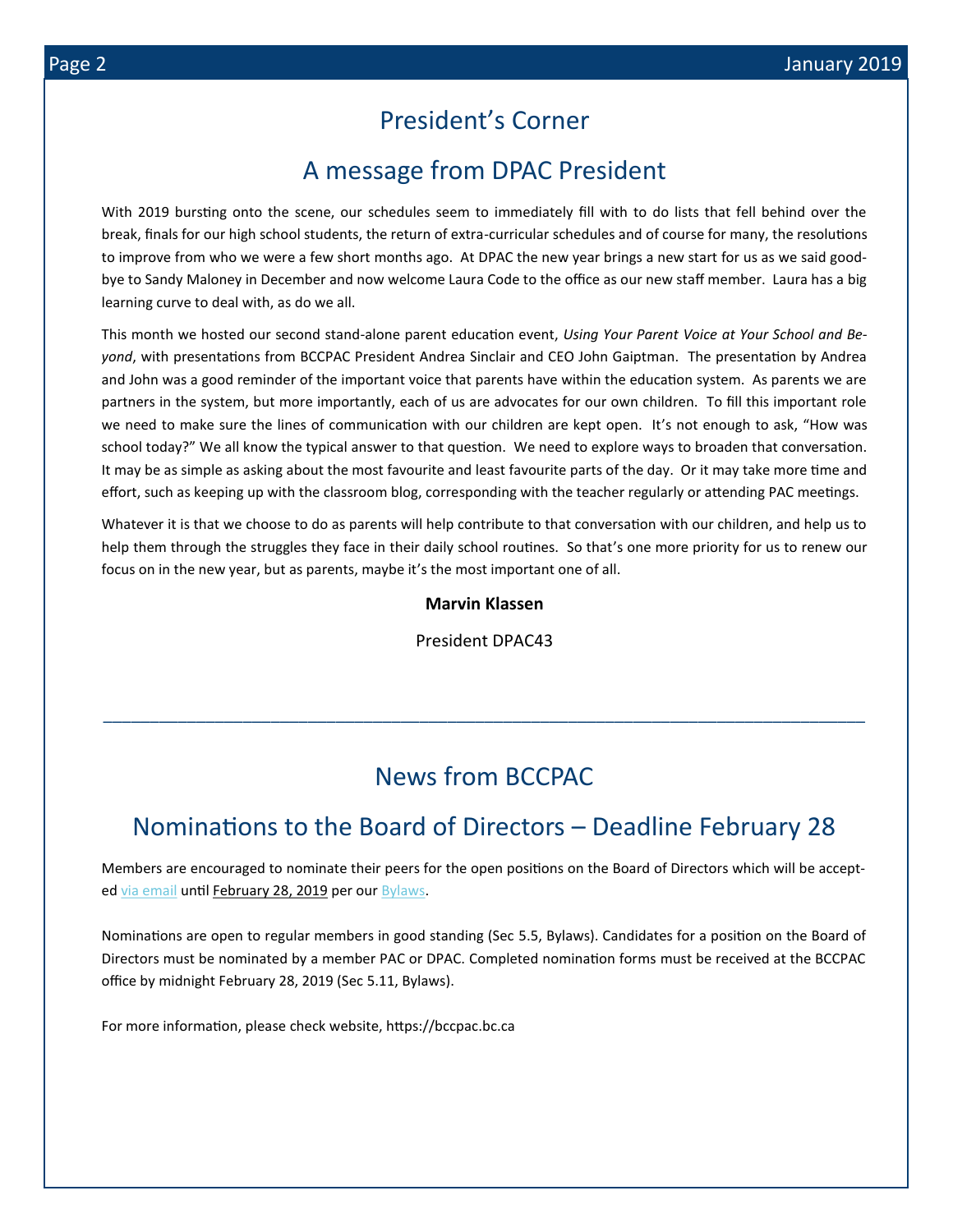

#### **BOARD OF EDUCATION TRUSTEE SCHOOL LIAISON ASSIGNMENTS** 2018-19 SCHOOL YEAR

| <b>GROUP</b> | <b>TYPE</b> | <b>SCHOOL</b>                                                                           | <b>TRUSTEE 2018-19</b>      |  |
|--------------|-------------|-----------------------------------------------------------------------------------------|-----------------------------|--|
| 1            | Secondary   | Port Moody, Encompass                                                                   | Lisa Park                   |  |
|              | Middle      | <b>Hillcrest, Scott Creek</b>                                                           |                             |  |
|              | Elementary  | Central, James Park, Roy Stibbs, Westwood, Aspenwood                                    |                             |  |
|              | Secondary   | <b>Heritage Woods</b>                                                                   |                             |  |
| 2            | Middle      | Como Lake, Summit                                                                       | <b>Craig Woods</b>          |  |
|              | Elementary  | Eagle Ridge, Lord Baden-Powell, Porter Street, Walton,<br><b>Bramblewood</b>            |                             |  |
|              | Secondary   | Riverside                                                                               | <b>Michael Thomas</b>       |  |
| в            | Middle      | Citadel, Eagle Mountain                                                                 |                             |  |
|              | Elementary  | Anmore, Meadowbrook, Miller Park, Pinetree Way,<br>Rochester                            |                             |  |
|              | Secondary   | <b>Dr. Charles Best</b>                                                                 |                             |  |
| 4            | Middle      | Maillard                                                                                | <b>Barb Hobson</b>          |  |
|              | Elementary  | Castle Park, Irvine, Leigh, Panorama Heights, R.C.<br>MacDonald                         |                             |  |
|              | Secondary   | Gleneagle                                                                               | <b>Jennifer Blatherwick</b> |  |
| 5            | Middle      | Kwayhquitlum, Maple Creek                                                               |                             |  |
|              | Elementary  | Baker Drive, Birchland, Glen, Hazel Trembath, Ranch Park                                |                             |  |
| 6            | Secondary   | Centennial                                                                              | Kerri Palmer Isaak          |  |
|              | Middle      | Minnekhada                                                                              |                             |  |
|              | Elementary  | Glenayre, Moody, Mountain Meadows, Pleasantside,<br><b>Hampton Park</b>                 |                             |  |
| 7            | Secondary   | Pinetree                                                                                |                             |  |
|              | Middle      | Montgomery                                                                              | Keith Watkins               |  |
|              | Elementary  | Alderson, Coquitlam River, Mountain View, Nestor,<br><b>Riverview Park</b>              |                             |  |
| 8            | Secondary   | CABE, Continuing Education, Coquitlam Open Learning,<br>Inquiry Hub, Suwa'lkh           |                             |  |
|              | Middle      | <b>Banting, Moody</b>                                                                   | <b>Carol Cahoon</b>         |  |
|              | Elementary  | Blakeburn, Cedar Drive, Kilmer, Mundy Road, Parkland                                    |                             |  |
| 9            | Secondary   | <b>Terry Fox</b>                                                                        |                             |  |
|              | Middle      | <b>Pitt River</b>                                                                       | <b>Christine Pollock</b>    |  |
|              | Elementary  | Cape Horn, Harbour View, Heritage Mountain, Mary Hill,<br><b>Seaview, Smiling Creek</b> |                             |  |

*"Do not train a child to learn by force or harshness; but direct them to it by what amuses their minds, so that you may be better able to discover with accuracy the peculiar bent of the genius of each."*

*-Plato*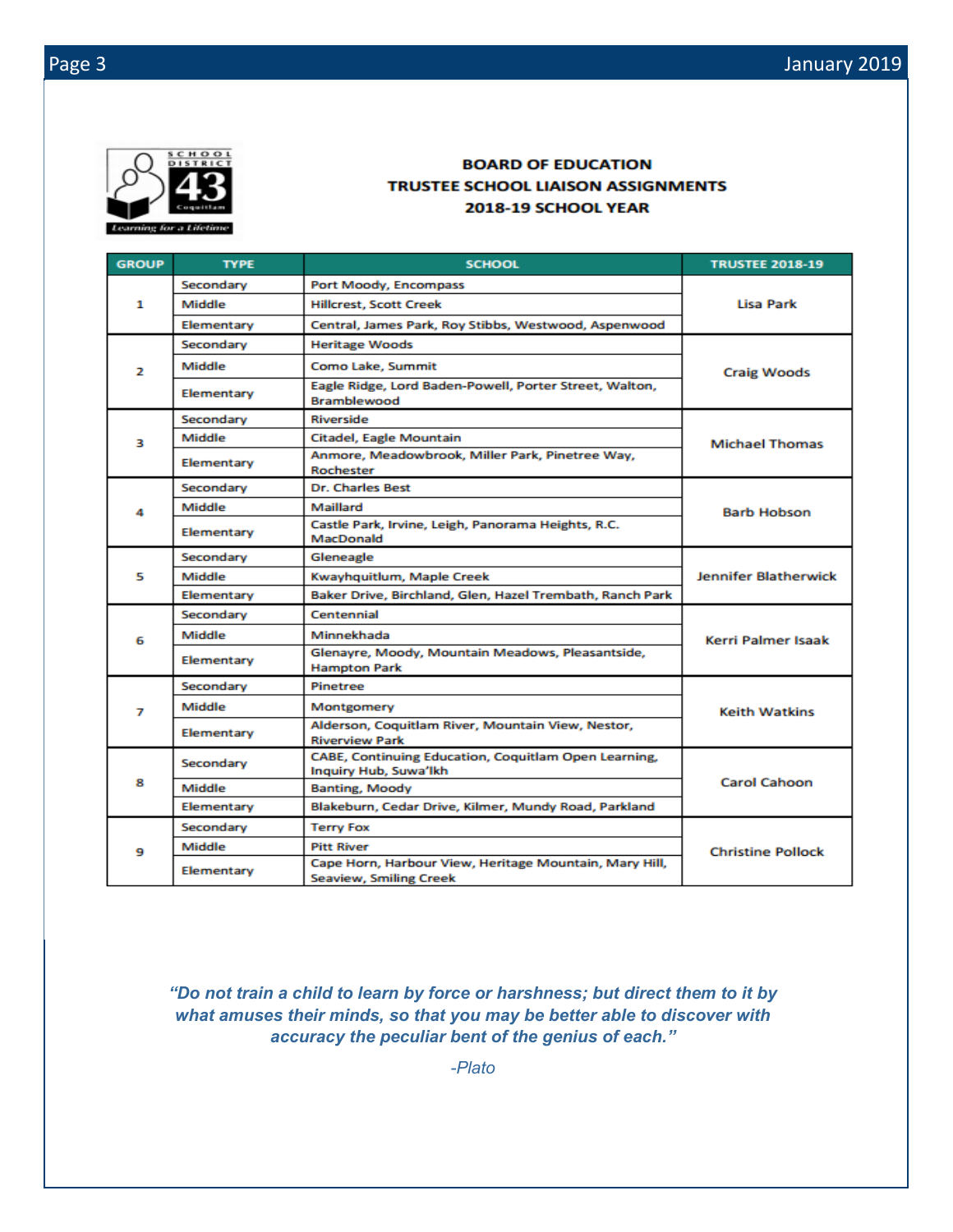

#### **BOARD OF EDUCATION TRUSTEE PUBLIC CONTACT LIST**

**School District No. 43 (Coquitlam)** 550 Poirier Street, Coquitlam, BC V3J 6A7 604-939-9201

| <b>TRUSTEE</b>              | <b>CONTACT INFORMATION</b>                              |                                         | <b>TERM ENDS</b> |  |  |
|-----------------------------|---------------------------------------------------------|-----------------------------------------|------------------|--|--|
| <b>COQUITLAM</b>            |                                                         |                                         |                  |  |  |
| <b>Jennifer Blatherwick</b> | Phone:<br><b>Fmail:</b>                                 | 604-351-1134<br>jblatherwick@sd43.bc.ca | 2022             |  |  |
| <b>Carol Cahoon</b>         | Phone:<br><b>Email:</b>                                 | 604-787-3435<br>ccahoon@sd43.bc.ca      | 2022             |  |  |
| <b>Barb Hobson</b>          | Phone:<br><b>Email:</b>                                 | 778-772-0402<br>bhobson@sd43.bc.ca      | 2022             |  |  |
| <b>Craig Woods</b>          | Phone:<br>Email:                                        | 778-231-9663<br>crwoods@sd43.bc.ca      | 2022             |  |  |
| <b>PORT COQUITLAM</b>       |                                                         |                                         |                  |  |  |
| <b>Christine Pollock</b>    | Phone:<br>Email:                                        | 604-729-7540<br>cpollock@sd43.bc.ca     | 2022             |  |  |
| <b>Michael Thomas</b>       | Phone:<br>604-715-7320<br>mithomas@sd43.bc.ca<br>Email: |                                         | 2022             |  |  |
| <b>PORT MOODY</b>           |                                                         |                                         |                  |  |  |
| <b>Lisa Park</b>            | Phone:<br><b>Email:</b>                                 | 604-790-9406<br>lpark@sd43.bc.ca        | 2022             |  |  |
| <b>Keith Watkins</b>        | Phone:<br>Email:                                        | 604-469-9117<br>kwatkins@sd43.bc.ca     | 2022             |  |  |
| <b>ANMORE/BELCARRA</b>      |                                                         |                                         |                  |  |  |
| <b>Kerri Palmer Isaak</b>   | Phone:<br><b>Email:</b>                                 | 604-861-0521<br>kpalmerisaak@sd43.bc.ca | 2022             |  |  |